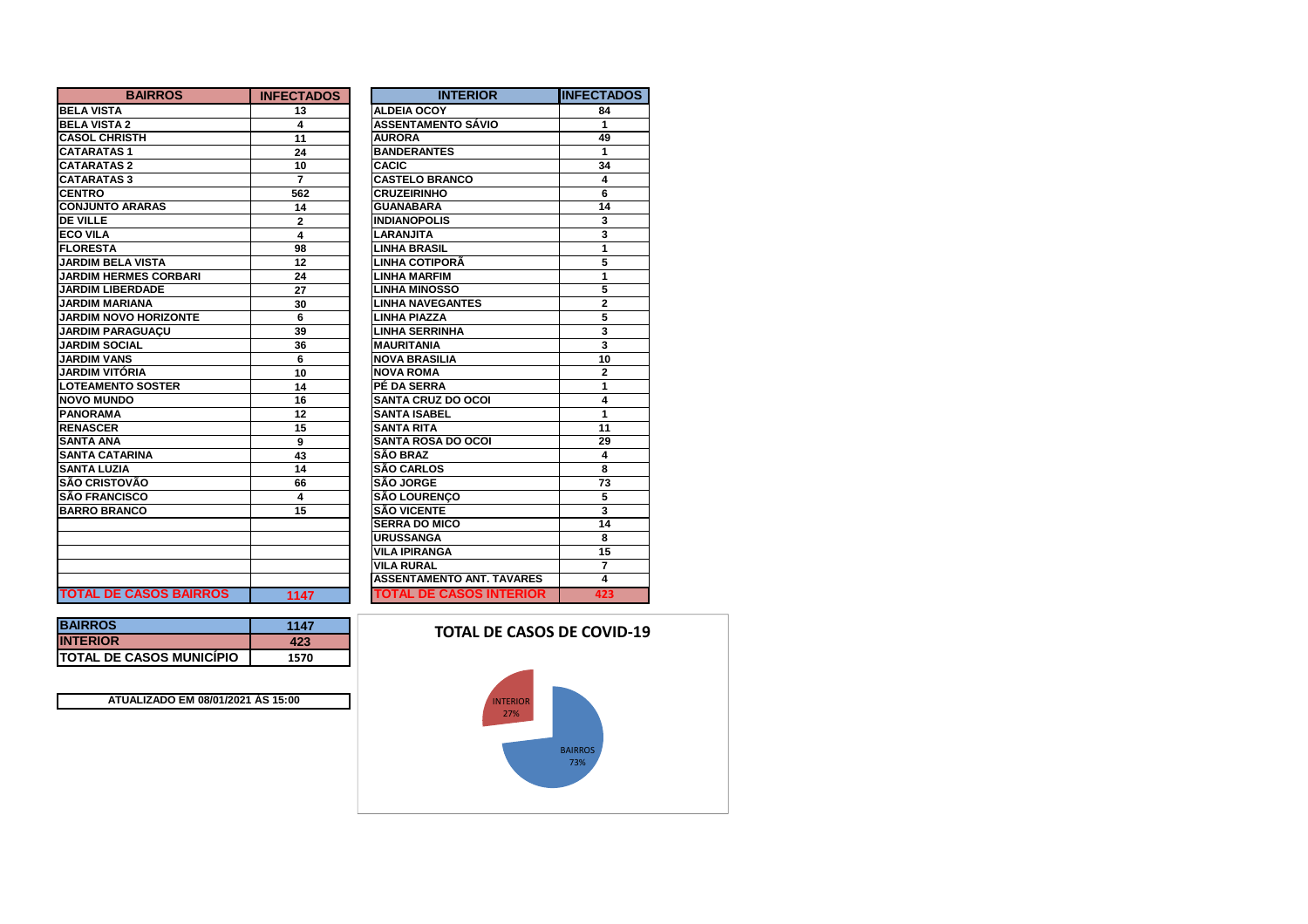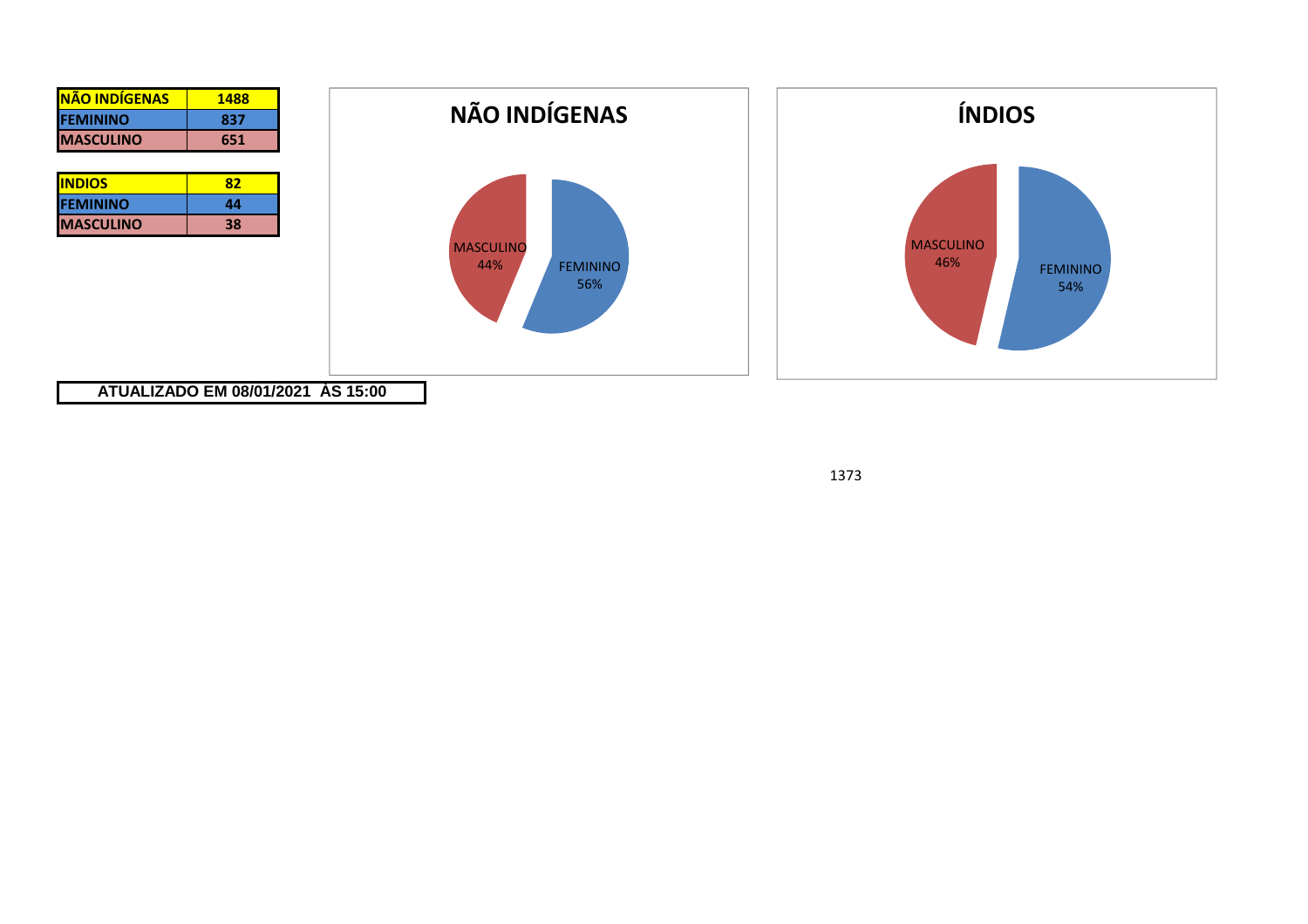| <b>CONFIRMADOS POR FAIXA ETÁRIA</b> | <b>0.9 ANOS</b> | .20.<br>ANOS | <b>30-39 ANOS</b> | <b>40-49 ANOS I</b> | <b>50 - 59 ANOS</b> | $ 60-69$ ANOS | S   70-79 ANOS   80 A MAIS |     | TOTA. |
|-------------------------------------|-----------------|--------------|-------------------|---------------------|---------------------|---------------|----------------------------|-----|-------|
| NÃO INDIGENAS                       |                 | 300          | 301               | っっこ                 | 2E1<br>Z9 J         | 139           | --                         | - 2 |       |
| <b>INDIOS</b>                       |                 |              |                   |                     |                     |               |                            |     |       |



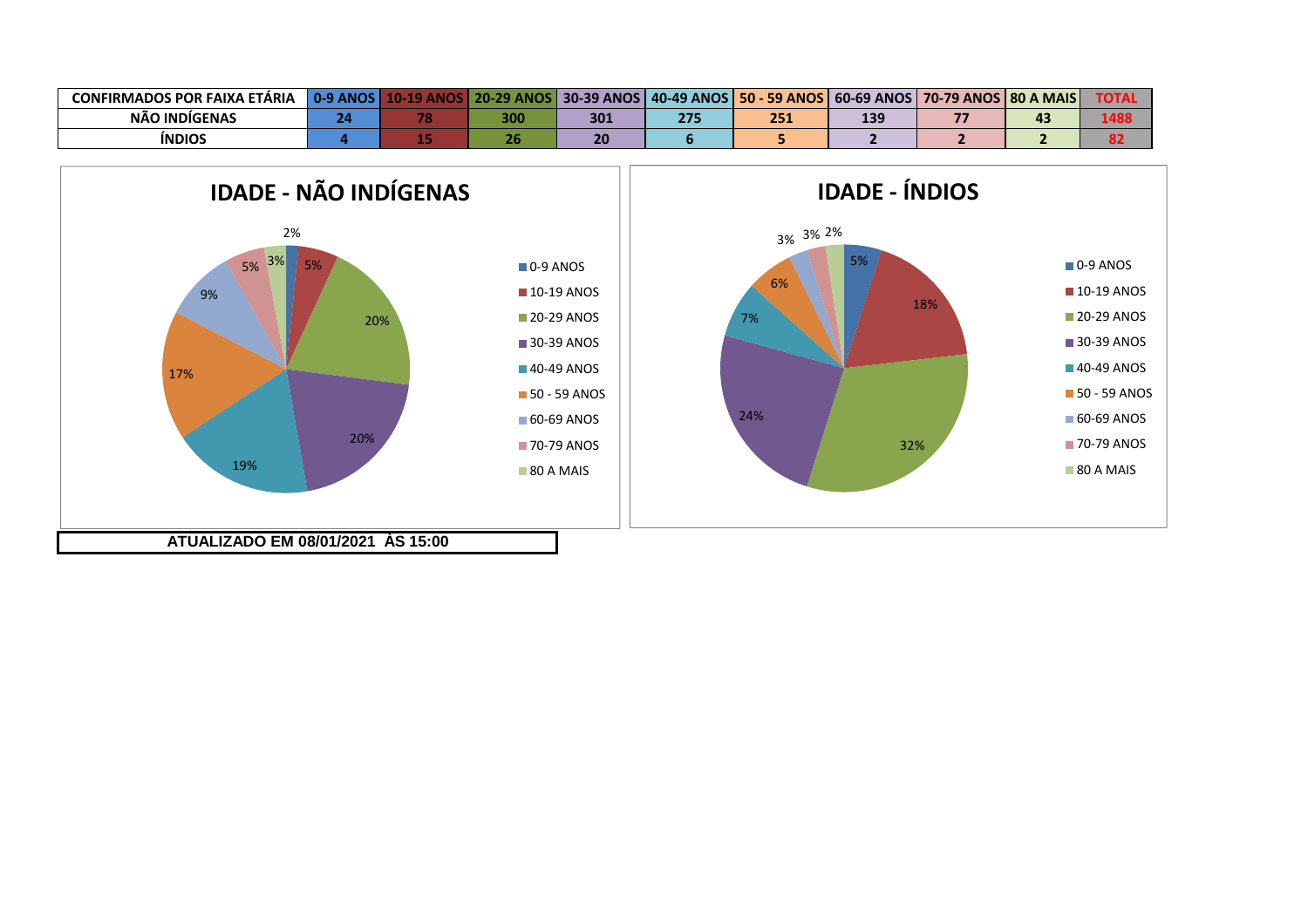| <b>SEXO</b>                       | <b>IDADE</b>    | <b>MORBIDADES</b>                                                                |
|-----------------------------------|-----------------|----------------------------------------------------------------------------------|
| <b>HOMEM</b>                      | 59 ANOS         | <b>SEM MORBIDADE</b>                                                             |
| <b>HOMEM</b>                      | <b>105 ANOS</b> | <b>SEM MORBIDADE</b>                                                             |
| <b>MULHER</b>                     | 83 ANOS         | HIPERTENSÃO, DIABETES, DOENÇA CARDIOVASCULAR                                     |
| <b>MULHER</b>                     | <b>68 ANOS</b>  | DOENÇA CARDIOVASCULAR, HIPERTENSÃO, DIABETES, DOENÇA RENAL, OBESIDADE, TABAGISMO |
| <b>HOMEM</b>                      | 82 ANOS         | <b>NÃO INFORMADO</b>                                                             |
| <b>MULHER</b>                     | 59 ANOS         | DOENÇA CARDIOVASCULAR, HEPÁTICA, HIPERTENSÃO, DIABETES.                          |
| <b>MULHER</b>                     | <b>91 ANOS</b>  | <b>HIPERTENSÃO</b>                                                               |
| <b>MULHER</b>                     | <b>78 ANOS</b>  | HIPERTENSÃO, OBESIDADE                                                           |
| <b>HOMEM</b>                      | <b>81 ANOS</b>  | DOENÇA CARDIOVASCULAR, HIPERTENSÃO, DIABETES, OBESIDADE                          |
| <b>MULHER</b>                     | <b>76 ANOS</b>  | HIPERTENSÃO, DIABETES                                                            |
| <b>HOMEM</b>                      | 88 ANOS         | DOENÇA PULMONAR, DIABETES                                                        |
| <b>HOMEM</b>                      | <b>70 ANOS</b>  | <b>HIPERTENSÃO</b>                                                               |
| <b>HOMEM</b>                      | <b>78 ANOS</b>  | <b>HIPERTENSÃO</b>                                                               |
| <b>MULHER</b>                     | 85 ANOS         | <b>NÃO INFORMADO</b>                                                             |
| <b>MULHER</b>                     | <b>68 ANOS</b>  | <b>HIPERTENSÃO, DIABETES</b>                                                     |
| <b>MULHER</b>                     | 85 ANOS         | <b>DOENÇA NEUROLÓGICA</b>                                                        |
| <b>MULHER</b>                     | 93 ANOS         | DOENÇA CARDIOVASCULAR, OBESIDADE                                                 |
| <b>HOMEM</b>                      | 75 ANOS         | <b>OBESIDADE</b>                                                                 |
| <b>HOMEM</b>                      | 85 ANOS         | <b>NÃO INFORMADO</b>                                                             |
| <b>MULHER</b>                     | <b>86 ANOS</b>  | <b>NÃO INFORMADO</b>                                                             |
| <b>HOMEM</b>                      | 75 ANOS         | <b>SEM MORBIDADE</b>                                                             |
|                                   |                 |                                                                                  |
| ATUALIZADO EM 08/01/2021 ÀS 15:00 |                 |                                                                                  |